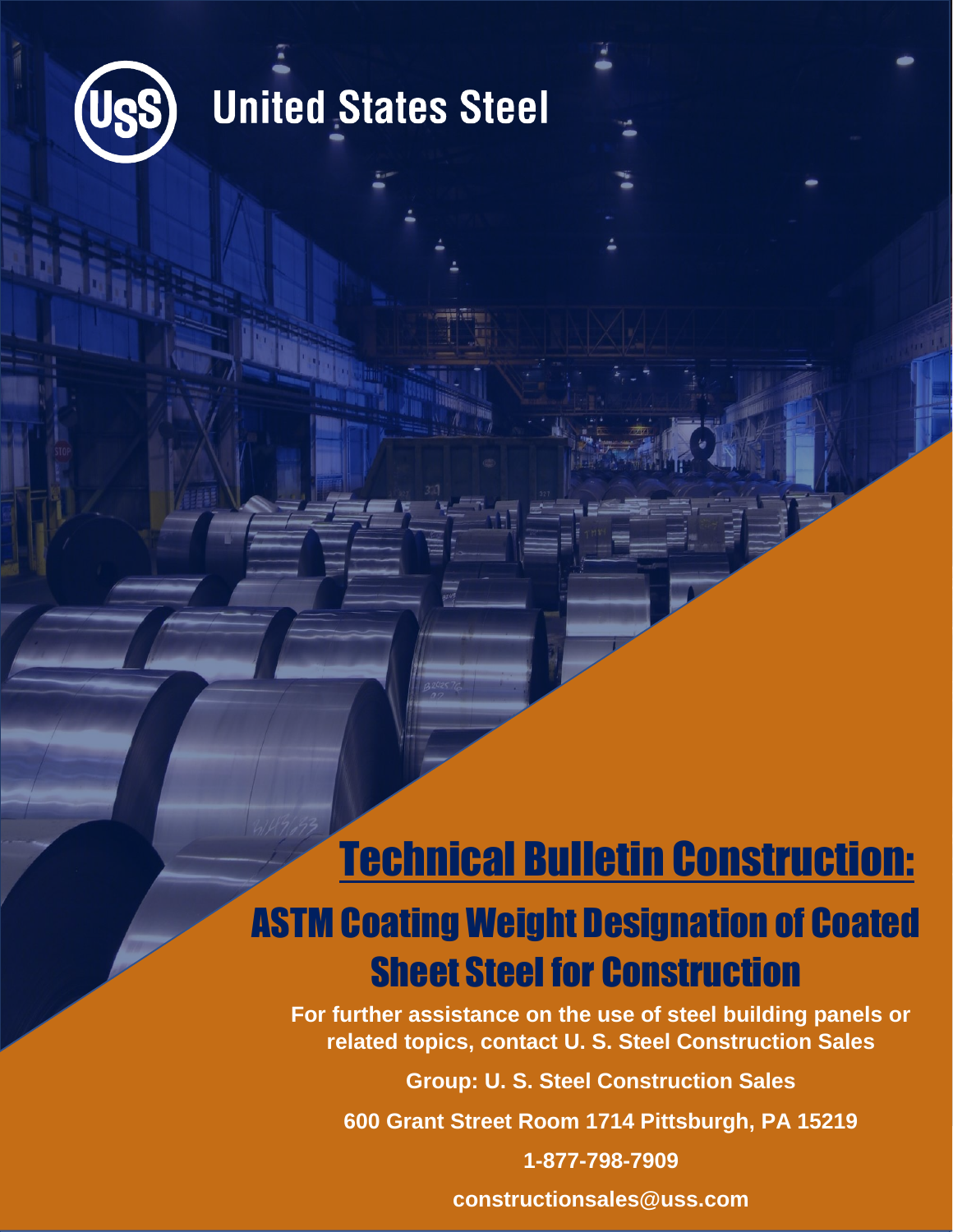The material in this paper is intended for general information only. Any use of this material in relation to any specific application should be based on independent examination and verification of its unrestricted availability for such use, and a determination of suitability for the application by professionally qualified personnel. No license under any United States Steel Corporation patents or other proprietary interest is implied by the publication of this paper. Those making use of or relying upon the material assume all risks and liability arising from such use or reliance.



For further assistance on the use of steel building panels or related topics, contact U. S. Steel Construction Sales Group:

> U. S. Steel Construction Sales 600 Grant Street Room 1714 Pittsburgh, PA 15219 1-877-798-7909 constuctionsales@uss.com



**United States Steel** 

### **Background**

ASTM designates coating weights, steel strength grades and coating compositions for coated sheet steels. United States Steel Corporation recommends that coated steel users familiarize themselves with these ASTM specifications. U. S. Steel recognizes the need for the construction market to have this information compiled in one easy-to-use source. This Technical Bulletin brings together summary information from the various ASTM specifications for use by the construction industry. The coating weight designation of coated sheet steel products commonly used in the metal building industry may cause confusion if not well understood. This document provides the coating bath chemistry specifications and quick conversions between coating weight and thickness for these coatings.

ASTM has specifications for each metal coating type and a general specification (A 924/A 924M) for metal coated sheet steel, including all the types discussed below. ASTM A 924 discusses steel composition, tests for mechanical properties, tests for coating weight, dimensions and permissible variations and certification.

The most commonly used coated sheet steel products in the metal building industry today are hot-dip galvanized (HDG), 55% aluminum-zinc alloy-coated (GALVALUME<sup>®1</sup> Coated Steel), hot-dip galvannealed (HDGA), zinc-5% aluminum alloy-coated (GALFAN<sup>®2</sup> Coated Steel), and Type 2 aluminum-coated steel. These are all hot-dipped coatings applied in a continuous coil line operation in which the cold or hot-rolled steel strip passes through a molten metal bath.

#### **Coating Chemistry and Types**

Table 1 provides the ASTM product specification numbers for coatings used in the construction industry, the coating weight designations and the specified coating compositions. The term "triple spot" refers to the three sample test coupons obtained from the sheet centerline and from no less than two inches from each sheet edge.

Each type of coating has a one or two letter designation. In addition, the designation includes a number that is the minimum triple-spot average coating weight for both sheet surfaces, in units of ounces per square foot (oz/ft<sup>2</sup>).

<sup>&</sup>lt;sup>1</sup> GALVALUME<sup>®</sup> is an internationally registered trademark of BIEC International, Inc. and some of its licensed producers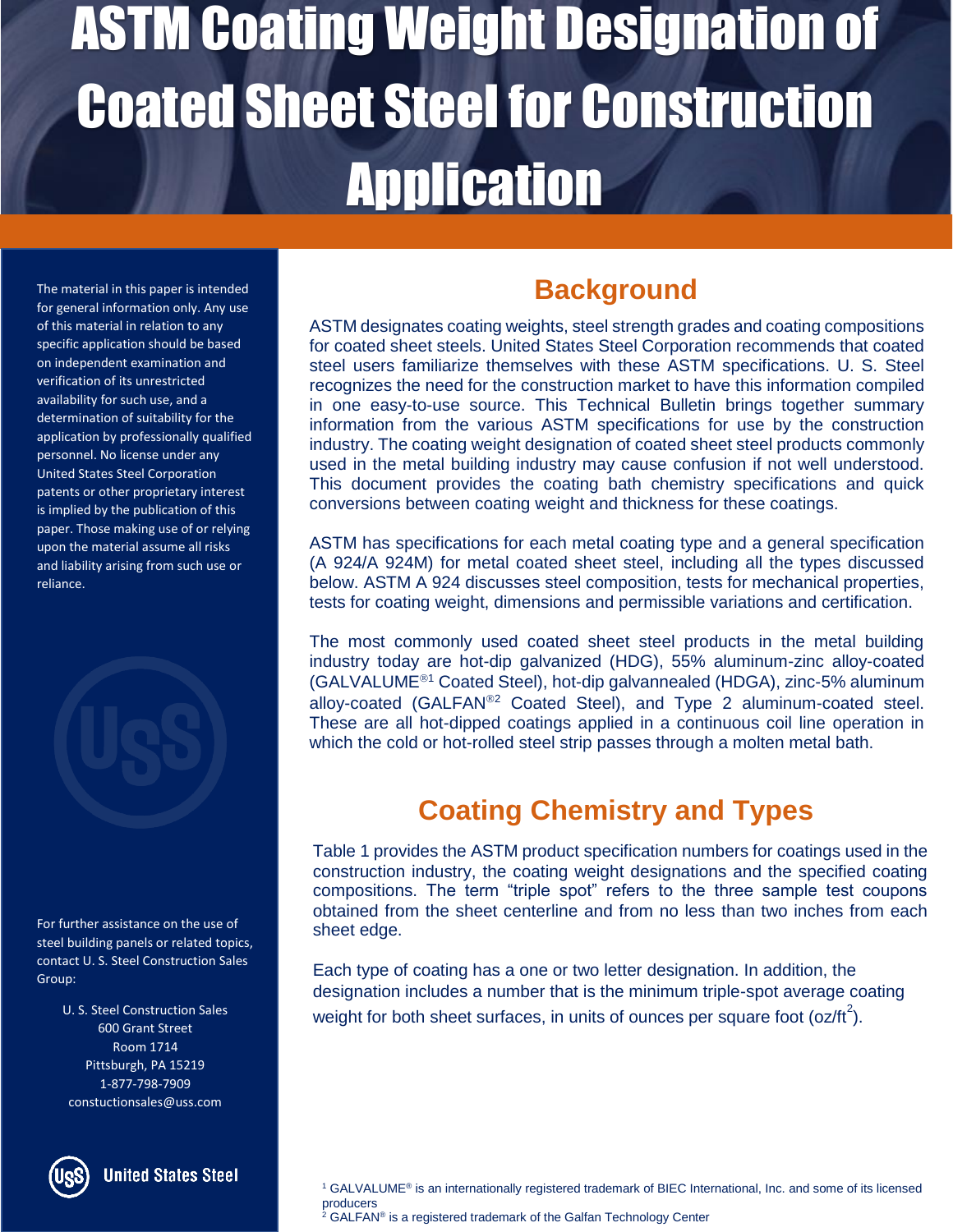The material in this paper is intended for general information only. Any use of this material in relation to any specific application should be based on independent examination and verification of its unrestricted availability for such use, and a determination of suitability for the application by professionally qualified personnel. No license under any United States Steel Corporation patents or other proprietary interest is implied by the publication of this paper. Those making use of or relying upon the material assume all risks and liability arising from such use or reliance.

For further assistance on the use of steel building panels or related topics, contact U. S. Steel Construction Sales Group:

> U. S. Steel Construction Sales 600 Grant Street Room 1714 Pittsburgh, PA 15219 1-877-798-7909 constuctionsales@uss.com

For example, G60 is galvanized with a two-side, triple-spot coating weight of at least 0.60 oz/ft<sup>2</sup>. Hot-dip coating baths react with the steel, adding low levels of iron to the coating and the bath. Producers buy a license to produce  $GALVALUME<sup>®</sup>$  and  $GALFAN<sup>®</sup>$  as specified in the corresponding patents. The licenses define the product chemistry that the licensee can use with those trademarks to be within the patent limits. Thus, the ASTM specifications, necessarily, reflect these patents' ranges.

| Type of                | <b>ASTM</b> | Coating            | <b>ASTM-Specified</b>                                         |  |
|------------------------|-------------|--------------------|---------------------------------------------------------------|--|
| Coating                | Number      | <b>Designation</b> | Coating Pot (Bath) Chemistry <sup>A</sup>                     |  |
| <b>HDGB</b>            | A 653       | G30                | Not less than 99% Zn; contains Al, usually                    |  |
|                        |             | G40                | 0.05% to 0.25%                                                |  |
|                        |             | G60                |                                                               |  |
|                        |             | G90                |                                                               |  |
|                        |             | G115               |                                                               |  |
|                        |             | G165               |                                                               |  |
|                        |             | G185               |                                                               |  |
| HDGA                   | A 653       | A25.               | Not less than 99% Zn; contains AI, usually                    |  |
|                        |             | A40                | 0.05% to 0.25%. Product is annealed after                     |  |
|                        |             | A60                | coating to form a coating of Fe-Zn intermetallic<br>compounds |  |
| GALVALUME <sup>®</sup> | A 792       | AZ50               | Nominally 55% Al, 1.6% Si, balance Zn                         |  |
|                        |             | AZ55               |                                                               |  |
|                        |             | AZ60               |                                                               |  |
| Aluminum-              | A 463       | T <sub>2</sub> 65  | Commercially pure Al                                          |  |
| coated, Type 2         |             | T2 100             |                                                               |  |
| <b>GALFAN®</b>         | A 875       | GF60               | Type I: 4.2% - 6.2% AI, 0.03% - 0.10% Ce plus                 |  |
| Types I, II            | B 750       | GF75               | La (mischmetal), balance Zn                                   |  |
|                        |             | GF90               | Type II: 4.5% - 6.2% AI, 0.06 - 0.15% Mg,                     |  |
|                        |             |                    | 0.01% max. others, balance Zn                                 |  |

A Excludes the <1% Fe from the hot-dip process. The compositions of the HDG and HDGA coatings on the steel sheet will have a higher AI content than the coating pot. HDGA coatings will typically contain 7 to 14% Fe.

<sup>B</sup> Many steel companies provide heavier HDG coatings.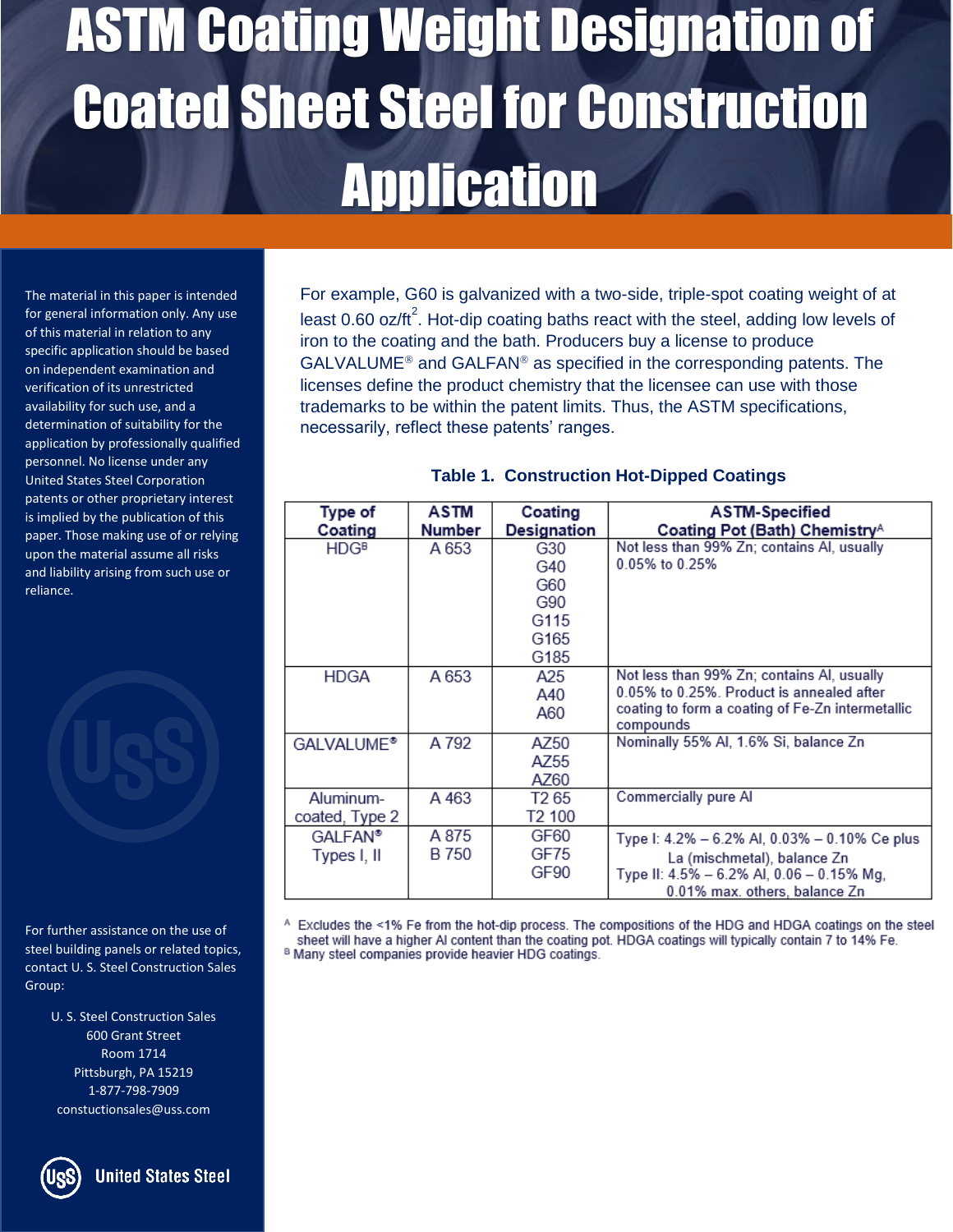The material in this paper is intended for general information only. Any use of this material in relation to any specific application should be based on independent examination and verification of its unrestricted availability for such use, and a determination of suitability for the application by professionally qualified personnel. No license under any United States Steel Corporation patents or other proprietary interest is implied by the publication of this paper. Those making use of or relying upon the material assume all risks and liability arising from such use or reliance.



For further assistance on the use of steel building panels or related topics, contact U. S. Steel Construction Sales Group:

> U. S. Steel Construction Sales 600 Grant Street Room 1714 Pittsburgh, PA 15219 1-877-798-7909 constuctionsales@uss.com



**United States Steel** 

#### **Coating Weight Tests**

The ASTM product specifications reference ASTM A 90, which discusses coating weight test procedures for HDG, HDGA, GALFAN® and GALVALUME®. ASTM A 463 references A 428 for coating weight tests for aluminized steel. ASTM A 90 and A 428 specify weigh-strip-weigh as the only method. All the coating specifications reference ASTM A 924, which allows magnetic, isotope and x-ray methods in addition to the weigh-strip-weigh method.

In actual practice, in-line X-ray or isotope gauges continuously monitor production coating weights and are generally used to report the official coating weight for each coil. The weigh-strip-weigh method is the reference or back-up method used to check the coating weight regularly throughout the production. Off-line X-ray instruments may also be used to periodically verify the on-line gauges. Many people consider the magnetic methods unsuitable because the uncertainty in the measurements is too large.

#### **Coating Weights**

The main coating weight designation is based on a minimum specification for the sum of the triple-spot coating weight averages from each side. For each designation, ASTM specifies a minimum triple-spot average for one side and a single-spot minimum coating weight for the total of both sides. This ensures standards of uniformity. This is significant because typical applications require most of the corrosion protection on just one side. The triple-spot coating weight average for one side sets a standard of uniformity between the two sides. The single-spot coating weight for the total of both sides sets a standard for uniformity from one edge to the center and to the other edge of the strip. An example of the meaning of the triple and single spot designations for G90 is shown in Figure 1 for clarity. There is no minimum coating weight requirement for a single-spot on a single side.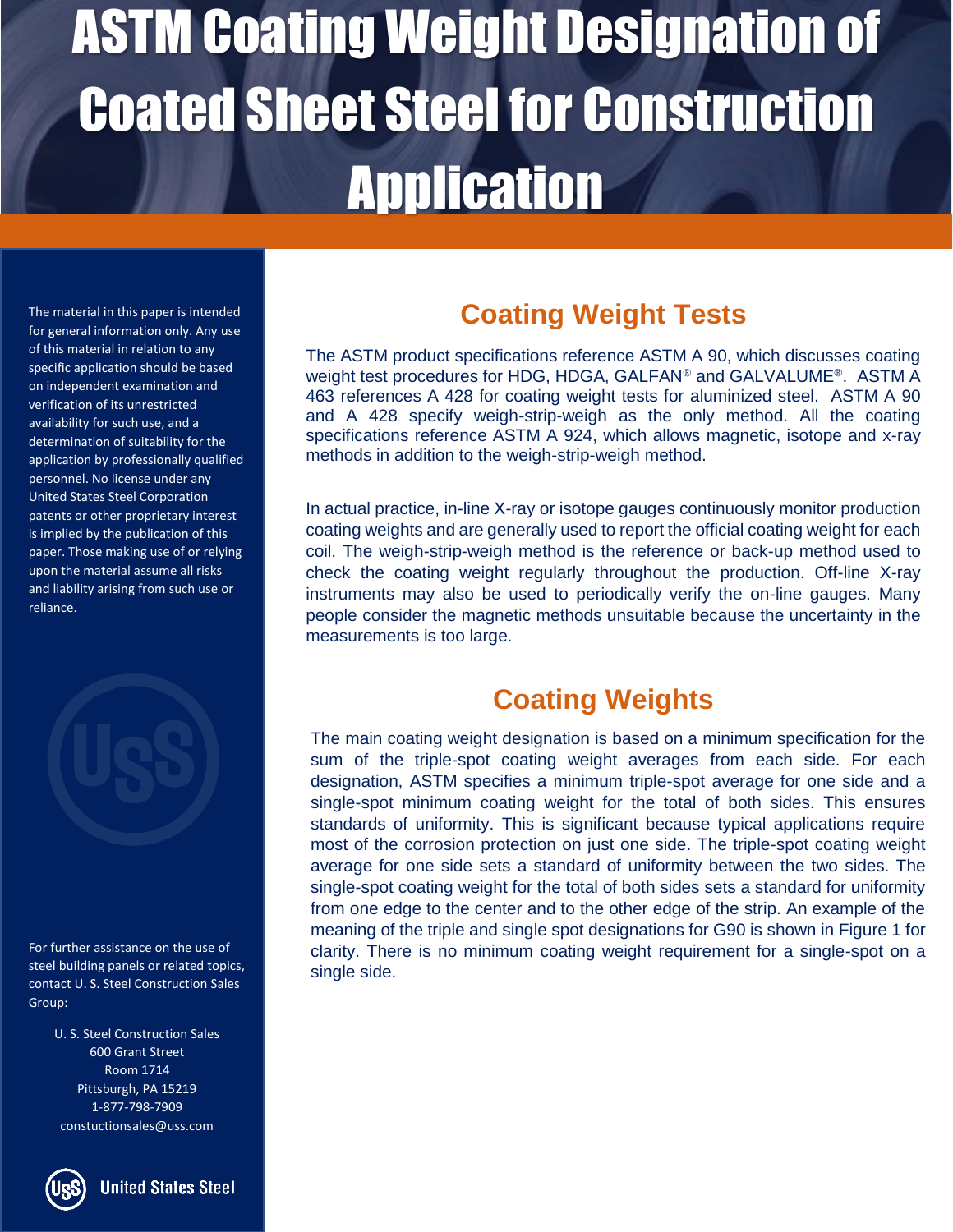The material in this paper is intended for general information only. Any use of this material in relation to any specific application should be based on independent examination and verification of its unrestricted availability for such use, and a determination of suitability for the application by professionally qualified personnel. No license under any United States Steel Corporation patents or other proprietary interest is implied by the publication of this paper. Those making use of or relying upon the material assume all risks and liability arising from such use or reliance.



For further assistance on the use of steel building panels or related topics, contact U. S. Steel Construction Sales Group:

> U. S. Steel Construction Sales 600 Grant Street Room 1714 Pittsburgh, PA 15219 1-877-798-7909 constuctionsales@uss.com



**United States Steel** 



**Figure 1. Understanding the ASTM triple-spot, single -spot specifications**

ASTM specifications set a single-spot coating weight for two sides that is 0.05- 0.10 oz/ $ft^2$  below corresponding triple-spot coating weights. Table 2 lists the exact requirements for each coating listed in Table 1 along with the coating thickness. The coating weight converts to thickness using the values given in each individual product specification.

When comparing coating thickness for these products at a given coating weight, it should be noted that there are large differences due to various densities of the metallic coating types. The coating thickness given in Table 2 is a minimum value.

Coating thickness, measured as coating weight in ounces per square foot  $(oz/ft<sup>2</sup>)$ or grams per square meter  $(g/m^2)$ , is an important factor in the effective application of galvanized sheet. The coating weight should be chosen carefully, with full attention to the fabrication method and type of environment in which the sheet will be expected to serve. In general, the effectiveness of the zinc coating to protect the steel substrate from corrosion in any given environment is directly proportional to the coating thickness. For example, for any specific set of environmental conditions, a G90 coating will last about 50 percent longer than a G60 coating, maintenance, painting and all other factors being equal.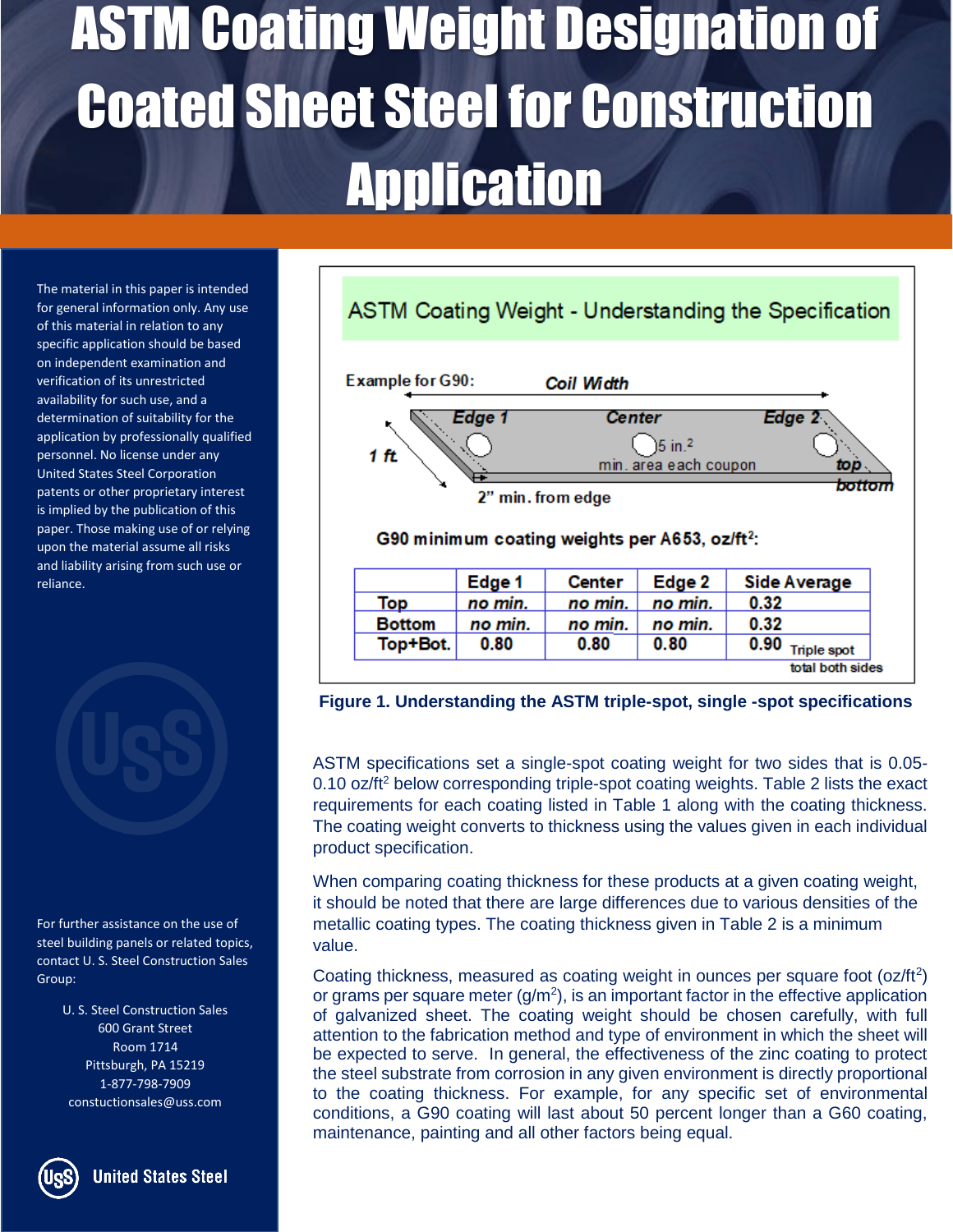The material in this paper is intended for general information only. Any use of this material in relation to any specific application should be based on independent examination and verification of its unrestricted availability for such use, and a determination of suitability for the application by professionally qualified personnel. No license under any United States Steel Corporation patents or other proprietary interest is implied by the publication of this paper. Those making use of or relying upon the material assume all risks and liability arising from such use or reliance.



For further assistance on the use of steel building panels or related topics, contact U. S. Steel Construction Sales Group:

> U. S. Steel Construction Sales 600 Grant Street Room 1714 Pittsburgh, PA 15219 1-877-798-7909 constuctionsales@uss.com



**United States Steel** 

| <b>ASTM COATING DESIGNATIONA</b> |                  | Minimum Coating Weight, oz/ft <sup>2</sup> |                        |                            |                         |  |
|----------------------------------|------------------|--------------------------------------------|------------------------|----------------------------|-------------------------|--|
|                                  |                  | <b>Triple Spot Test</b>                    |                        |                            | <b>Single Spot Test</b> |  |
|                                  |                  | Min. Average                               |                        | Min. Average               | Min. Total              |  |
|                                  |                  | Total of Both Sides <sup>B</sup>           |                        | Per Side <sup>c</sup>      | <b>Both Sides</b>       |  |
| <b>Type</b>                      | Weight           | oz/ft <sup>2</sup>                         | thickness <sup>D</sup> | $Oz/ft^2$                  | oz/ft <sup>2</sup>      |  |
|                                  |                  |                                            | mils                   |                            |                         |  |
| <b>HDG</b>                       | G40              | 0.40                                       | 0.68                   | 0.12                       | 0.30                    |  |
|                                  | G60              | 0.60                                       | 1.02                   | 0.20                       | 0.50                    |  |
|                                  | G90              | 0.90                                       | 1.53                   | 0.32                       | 0.80                    |  |
|                                  | G115             | 1.15                                       | 1.96                   | 0.40                       | 1.00                    |  |
|                                  | G165             | 1.65                                       | 2.81                   | 0.56                       | 1.40                    |  |
|                                  | G185             | 1.85                                       | 3.15                   | 0.64                       | 1.60                    |  |
| <b>HDGA</b>                      | A25              | 0.25                                       | 0.43                   | 0.08                       | 0.20                    |  |
|                                  | A40              | 0.40                                       | 0.68                   | 0.12                       | 0.30                    |  |
|                                  | A60              | 0.60                                       | 1.02                   | 0.20                       | 0.50                    |  |
| <b>GALVALUME®</b>                | AZ50             | 0.50                                       | 1.60                   | not specified <sup>E</sup> | 0.43                    |  |
|                                  | AZ55             | 0.55                                       | 1.76                   | not specified <sup>E</sup> | 0.50                    |  |
|                                  | AZ60             | 0.60                                       | 1.92                   | not specified <sup>E</sup> | 0.52                    |  |
| <b>GALFAN®</b>                   | GF60             | 0.60                                       | 1.09                   | 0.20                       | 0.50                    |  |
|                                  | GF75             | 0.75                                       | 1.37                   | 0.26                       | 0.65                    |  |
|                                  | GF90             | 0.90                                       | 1.64                   | 0.32                       | 0.80                    |  |
| Aluminum-                        | T <sub>265</sub> | 0.65                                       | 2.43                   | not specified <sup>E</sup> | 0.60                    |  |
| coated Type 2                    | T2 100           | 1.00                                       | 3.74                   | not specified <sup>E</sup> | 0.90                    |  |

#### **Table 2. ASTM Coating Weight Designations and Minimum Coating Weights**

<sup>A</sup> The coating designation number is the term by which this product is ordered.

<sup>B</sup> The weight of coating in oz/ft<sup>2</sup> refers to the total coating on both surfaces. The triple spot average encompasses an edge-center-edge sampling to determine adequate coverage across the sheet width. Typically, 40% or more of this coating is on the average of each side.

- <sup>C</sup> For coating weights ordered to the Underwriters Laboratories (UL<sup>®</sup>)<sup>3</sup> specifications (G60U, G90U, A40U, A60U) the minimum for average one side also applies to a single spot one side. For non-UL ASTM-specified coatings there is no required minimum coating weight for a single spot on one side.
- <sup>D</sup> The coating thickness values are indicated by ASTM specifications as guidelines, but the coating minimums are specified by weight. The indicated thickness is the average total of both sides.
- E For GALVALUME<sup>®</sup>, A 792-02 and for Aluminized A 463-02a, the ASTM specifications state that "it can be normally expected that not less than 40% of the single-spot test limit will be found on either surface." However, the triple spot test average of one side does not have a specified minimum.

Factors in addition to corrosion resistance must be considered when selecting coating thickness. For example, the adherence of the coating generally is inversely proportional to the thickness; therefore, a thin coating is more desirable for applications involving high amounts of forming. Also, spot welding becomes more difficult as the coating thickness increases.

Coating weight and thickness conversions for galvanized and galvannealed coatings (from ASTM A 653):

1.0 oz/ft<sup>2</sup> = 1.7 mils coating = 305.15 g/m<sup>2</sup>

$$
1.0 \text{ mil} = 0.59 \text{ oz/ft}^2
$$

 $1.0 \mu m = 7.14 \text{ g/m}^2$ 

(Valid for zinc coatings only - not for GALVALUME<sup>®</sup>)

<sup>3</sup> UL is a registered trademark of Underwriters Laboratories, and the designations G60U, G90U, A40U, A60U are used under license by U. S. Steel and other metallic-coated sheet producers.